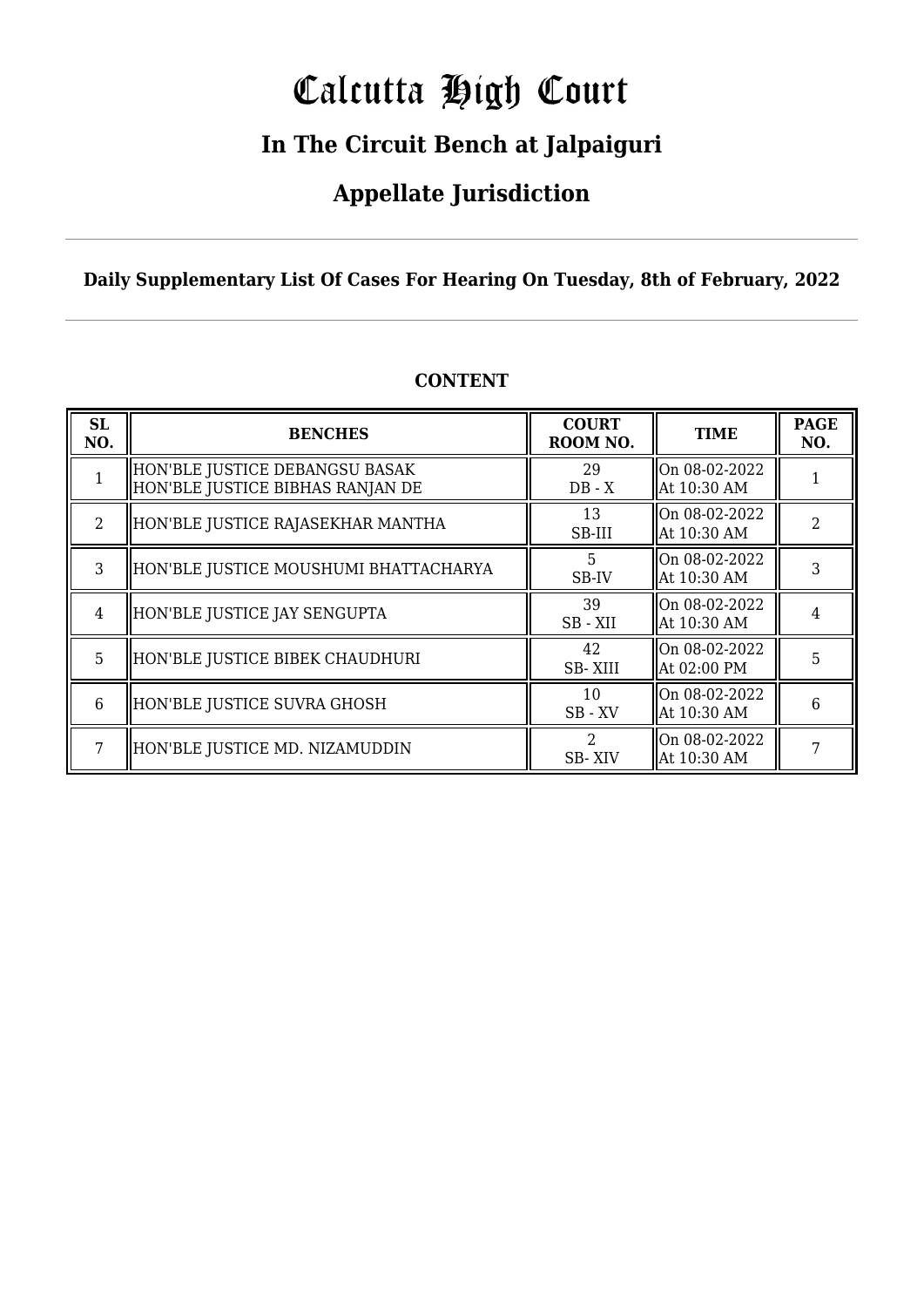

**DAILY CAUSELIST For Tuesday The 8th February 2022**

**COURT NO. 29**

**DIVISION BENCH (DB - X)**

**AT 10:30 AM**

**HON'BLE JUSTICE DEBANGSU BASAK HON'BLE JUSTICE BIBHAS RANJAN DE (VIA VIDEO CONFERENCE)**

**FROM PRINCIPAL BENCH**

#### **APPLICATION FOR ANTICIPATORY BAIL**

1 CRM(A)/86/2022 HRIJURAJ GHOSH

VS State of West Bengal

TANMAY CHOWDHURY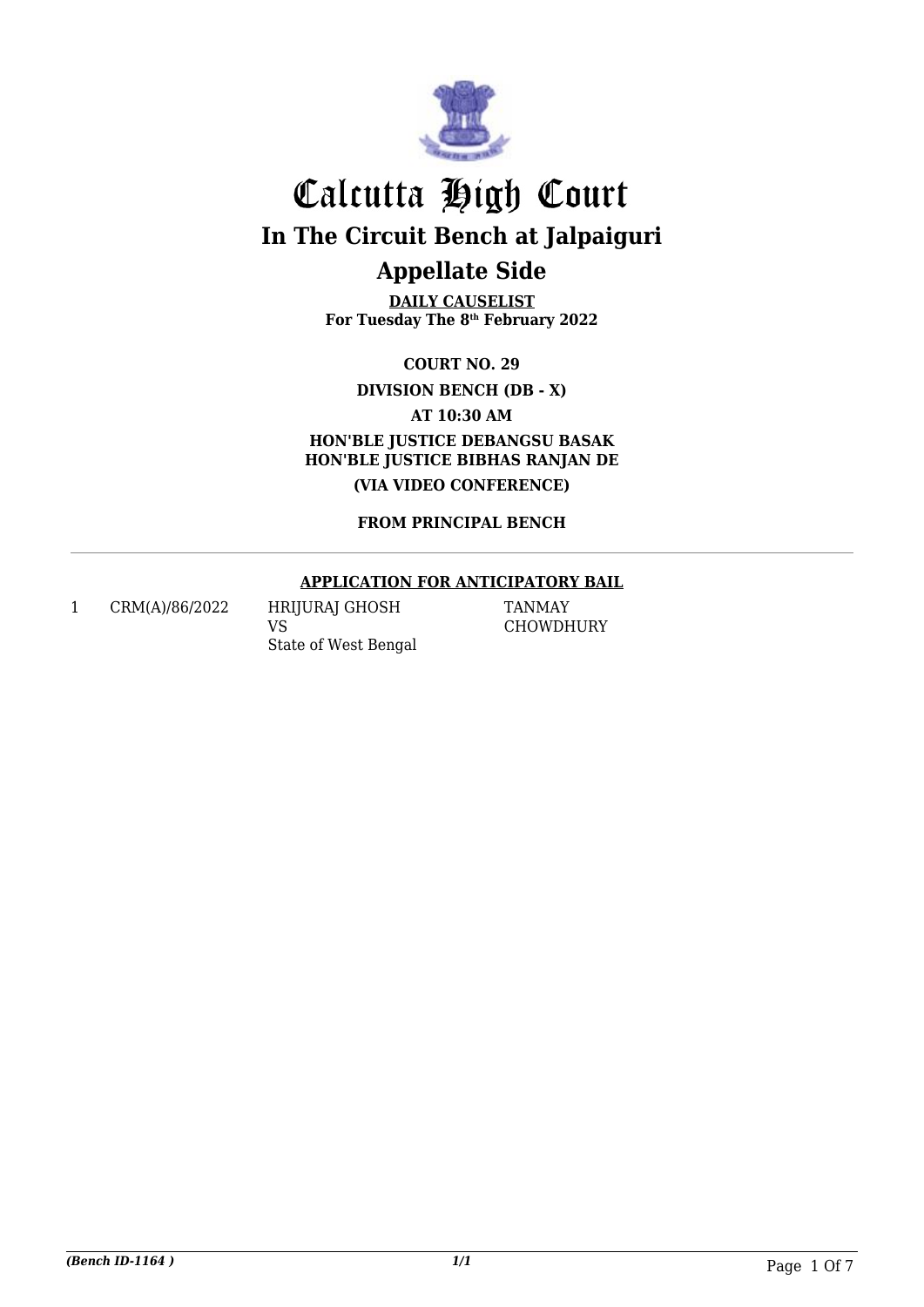

**DAILY CAUSELIST For Tuesday The 8th February 2022**

**COURT NO. 13 SINGLE BENCH (SB-II) AT 10:30 AM HON'BLE JUSTICE RAJASEKHAR MANTHA (VIA VIDEO CONFERENCE)**

#### **FROM PRINCIPAL BENCH**

#### **NEW MOTION**

| 1 | WPA/232/2022  | JAYANTA KUMAR PATHAK<br>VS<br>UNION OF INDIA AND ORS                | DEBORSHI DHAR      |
|---|---------------|---------------------------------------------------------------------|--------------------|
| 2 | WPA/309/2022  | AJOY ROY@AJOY<br>RAY@BURO<br>VS<br>STATE OF WEST BENGAL<br>AND ORS. | ARNAB SAHA         |
|   |               | <b>MOTION</b>                                                       |                    |
| 3 | WPA/2397/2021 | SHIBA PROSAD BANERJEE<br>VS                                         | <b>AMRITA MAJI</b> |

STATE OF WEST BENGAL

AND ORS.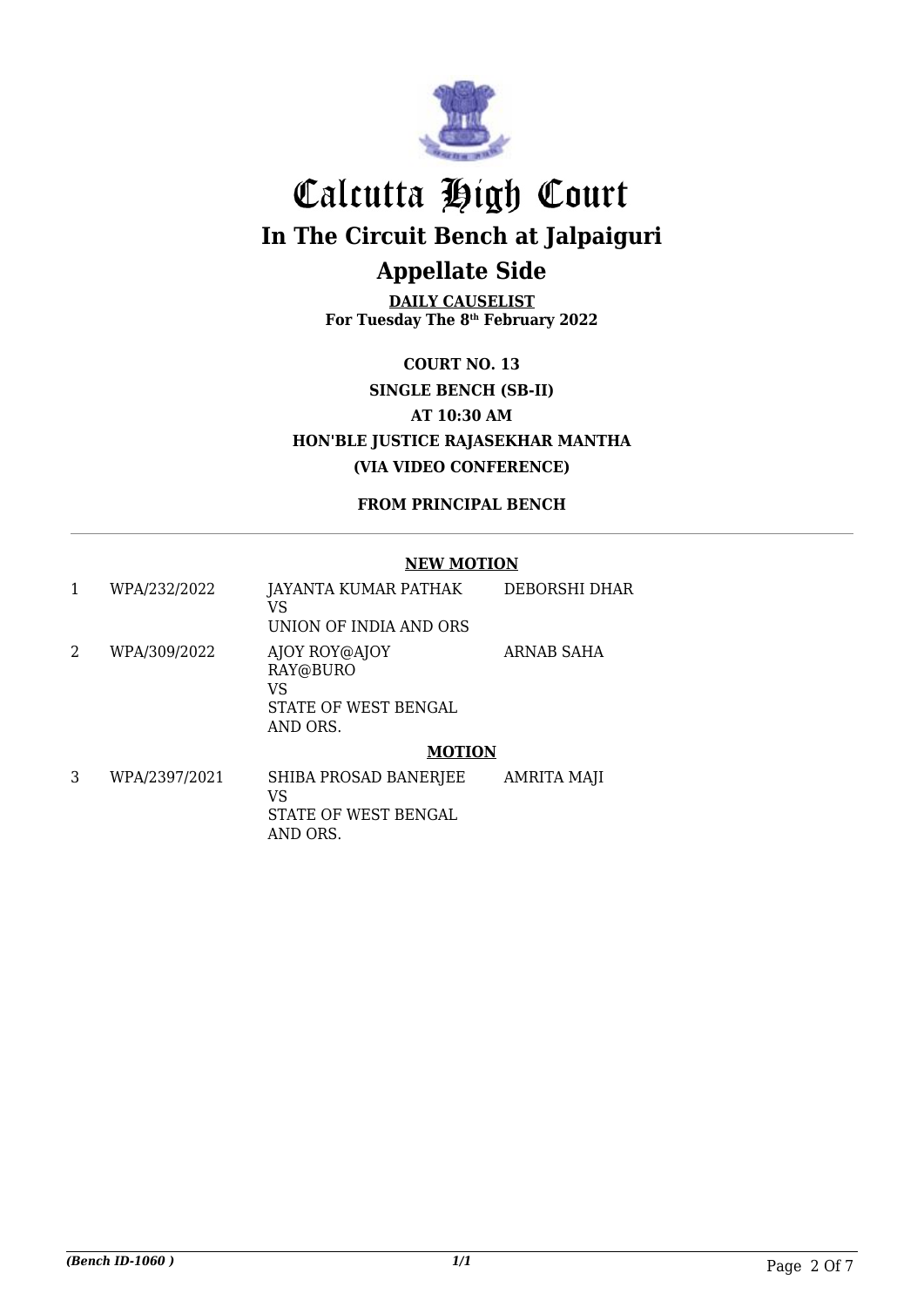

**DAILY CAUSELIST For Tuesday The 8th February 2022**

**COURT NO. 5 SINGLE BENCH (SB-IV) AT 10:30 AM HON'BLE JUSTICE MOUSHUMI BHATTACHARYA (VIA VIDEO CONFERENCE)**

**FROM PRINCIPAL BENCH**

#### **NEW MOTION**

1 WPA/285/2022 AKRAMUL PATOWARI

VS STATE OF WEST BENGAL AND ORS.

SIBANGI CHATTOPADHYAY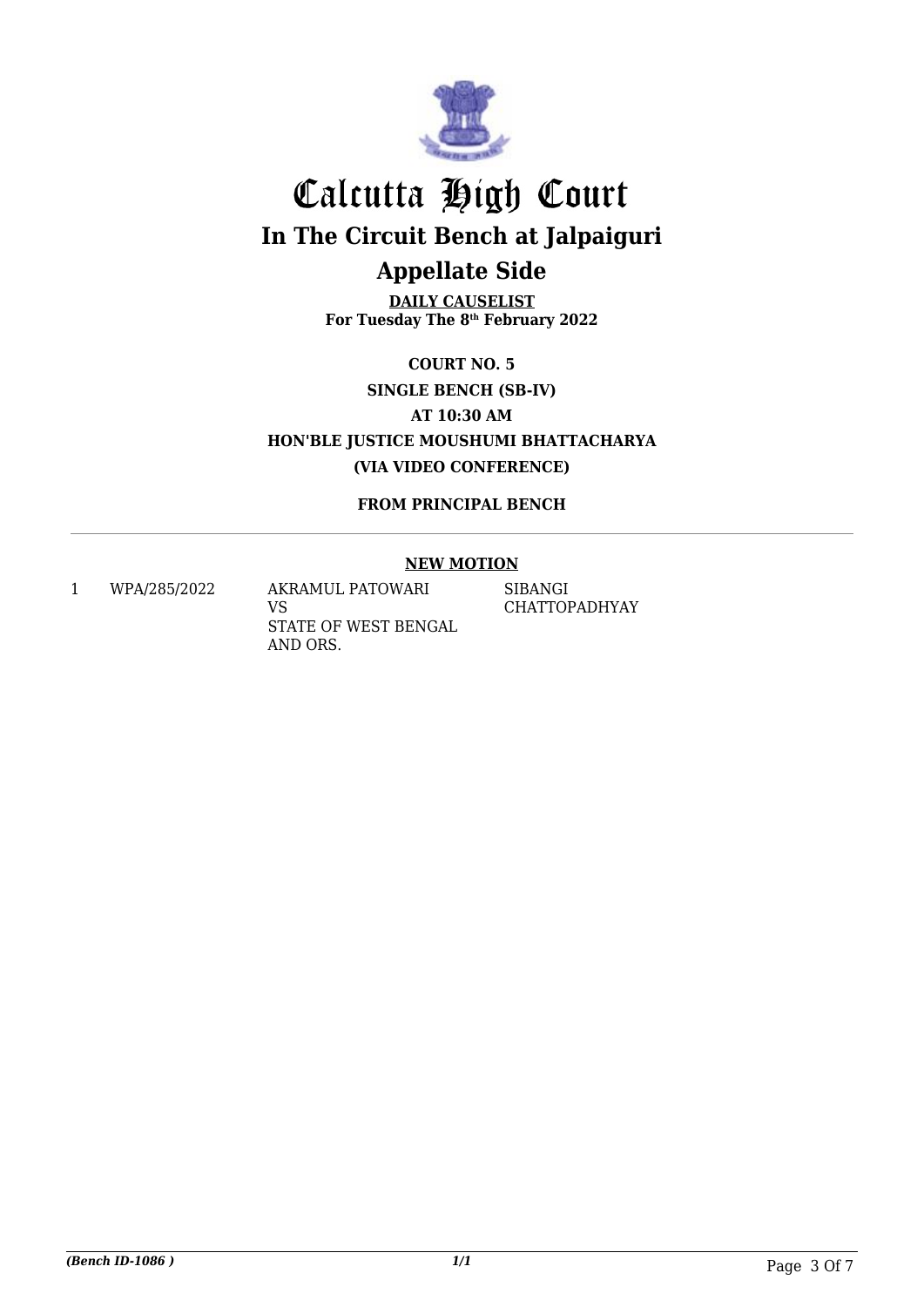

**DAILY CAUSELIST For Tuesday The 8th February 2022**

**COURT NO. 39 SINGLE BENCH (SB - XII) AT 10:30 AM HON'BLE JUSTICE JAY SENGUPTA (VIA VIDEO CONFERENCE)**

**FROM PRINCIPAL BENCH**

#### **CRIMINAL REVISION**

1 CRR/10/2022 SURENDRA KUMAR AGARWAL AND ORS VS STATE OF WEST BENGAL AND ORS.

SUJIT BANERJEE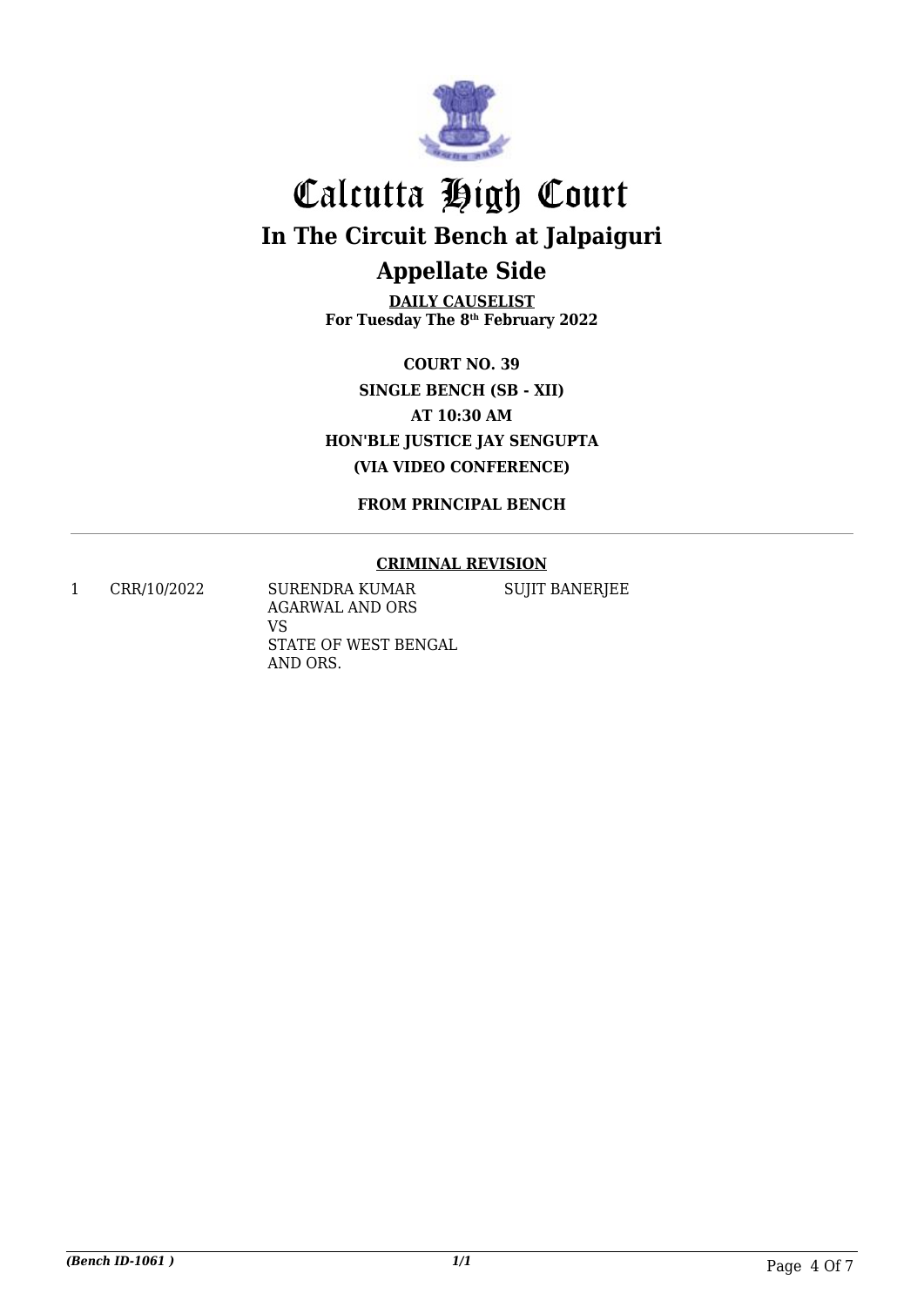

**DAILY CAUSELIST For Tuesday The 8th February 2022**

**COURT NO. 42 SINGLE BENCH (SB- XIII) AT 2:00 PM HON'BLE JUSTICE BIBEK CHAUDHURI (VIA VIDEO CONFERENCE)**

**FROM PRINCIPAL BENCH**

#### **APPLICATION FOR BAIL**

1 CRM(SB)/1/2022 SUBHASISH SAHA @

SARKAR VS THE STATE OF WEST BENGAL

JEENIA RUDRA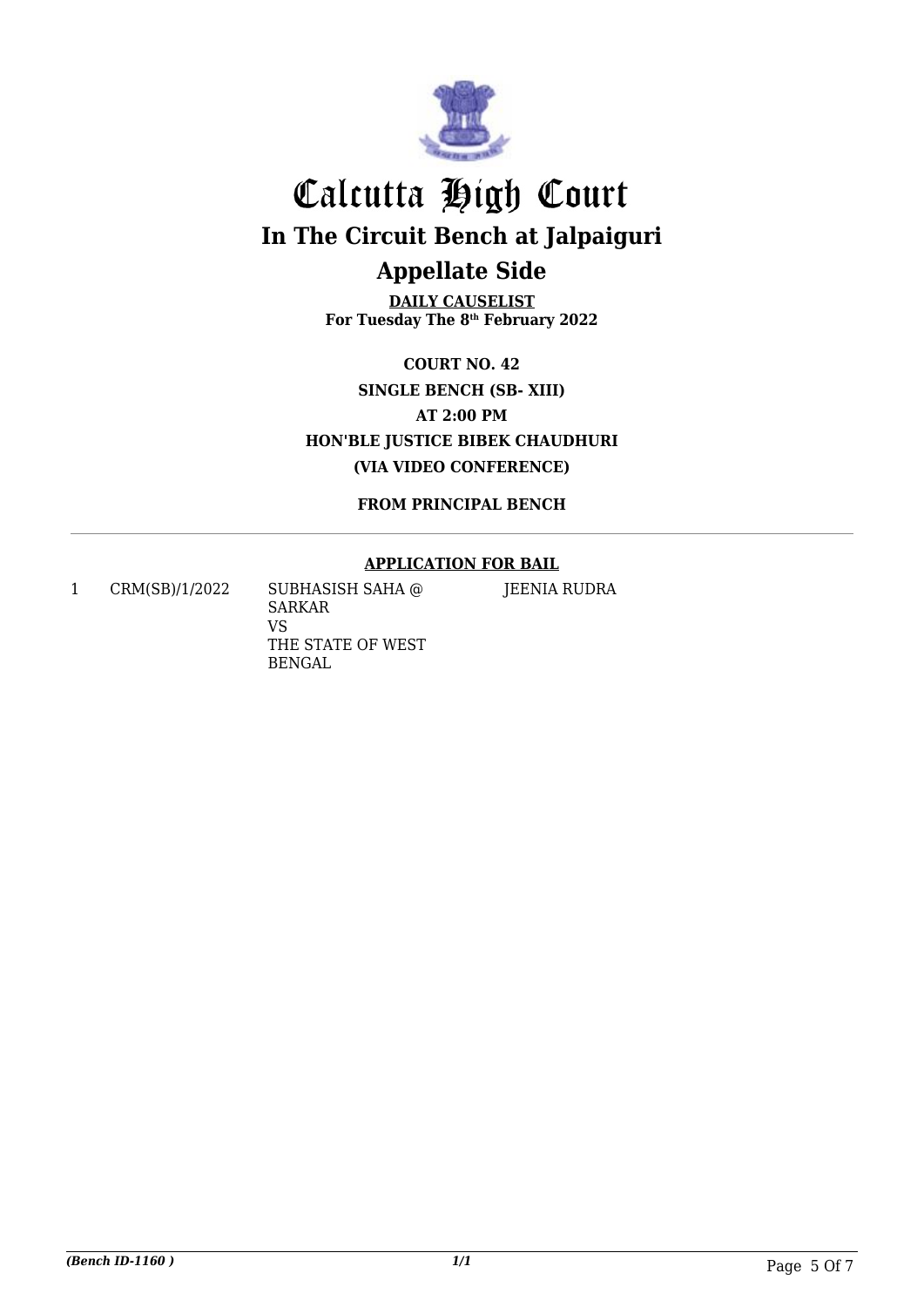

**DAILY CAUSELIST For Tuesday The 8th February 2022**

**COURT NO. 10 SINGLE BENCH (SB - XV) AT 10:30 AM HON'BLE JUSTICE SUVRA GHOSH (VIA VIDEO CONFERENCE)**

#### **FROM PRINCIPAL BENCH**

#### **NEW MOTION**

| 1                           | WPA/194/2022 | MRINAL DEB<br>VS.<br>UNION OF INDIA AND ORS                    | <b>ARINDAM DAS</b> |
|-----------------------------|--------------|----------------------------------------------------------------|--------------------|
| $\mathcal{D}_{\mathcal{L}}$ | WPA/195/2022 | AMAL DEB<br>VS.<br>UNION OF INDIA AND ORS                      | ARINDAM DAS        |
| 3                           | WPA/197/2022 | GITA DEBNATH AND ORS<br>VS<br>UNION OF INDIA AND ORS           | ARINDAM DAS        |
| 4                           | WPA/198/2022 | <b>SWAPAN DAS</b><br>VS<br>UNION OF INDIA AND ORS              | ARINDAM DAS        |
| 5.                          | WPA/200/2022 | <b>AMAL ROY</b><br>VS<br>UNION OF INDIA AND ORS                | ARINDAM DAS        |
| 6                           | WPA/307/2022 | TAPAN DAS AND ANR<br>VS<br>THE STATE OF WEST<br>BENGAL AND ORS | AJAY SINGHAL       |